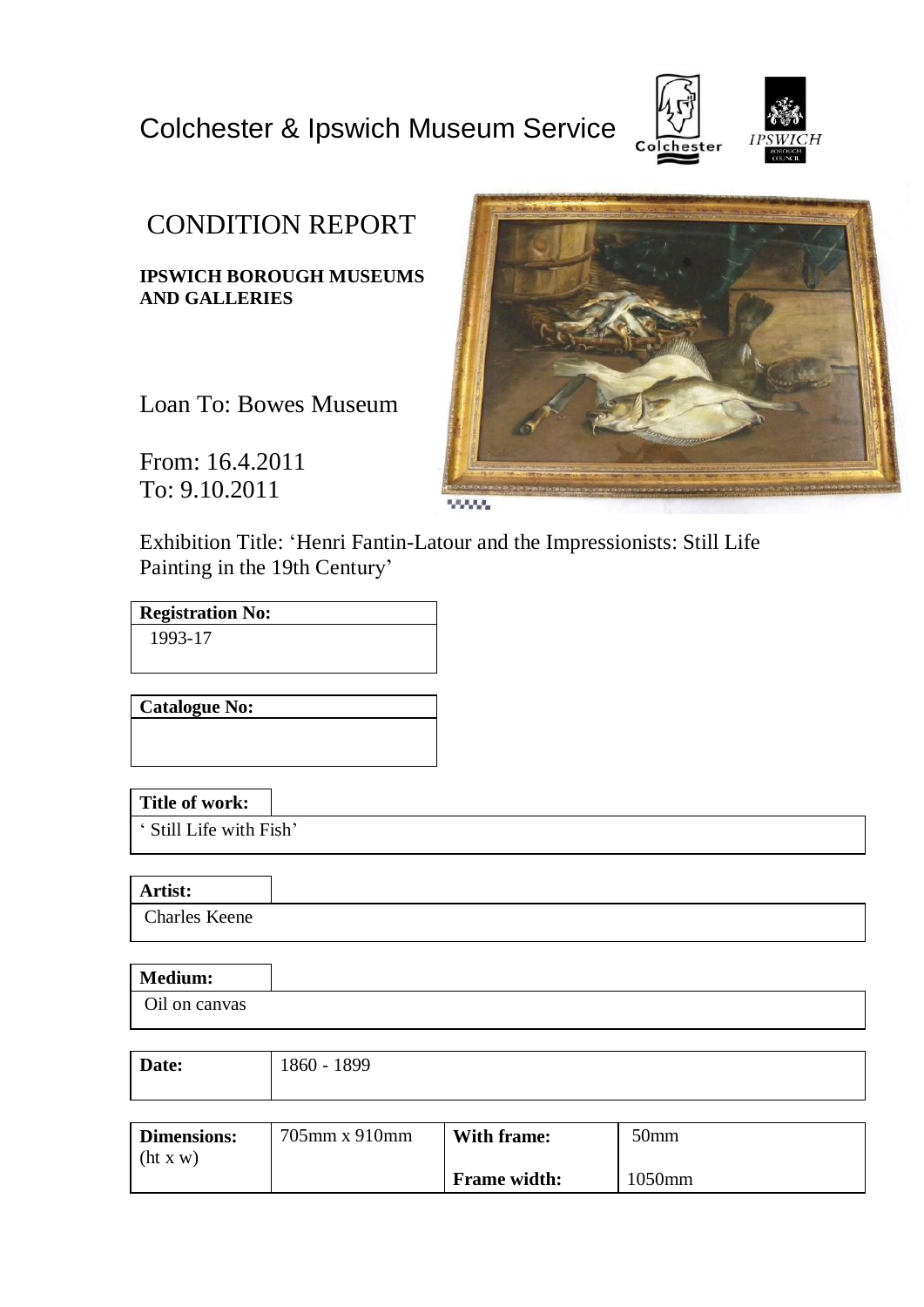| <b>Carriers/ Crate No:</b> |  |
|----------------------------|--|
| Momart                     |  |
|                            |  |

**Handling Notes:**

Do not rest the painting directly on the floor, always use softening. Wear gloves when handling.

| <b>Packing Materials:</b> |  |
|---------------------------|--|
| T-frame.                  |  |

| <b>Inclusions in case</b> |         |                         |
|---------------------------|---------|-------------------------|
| 1. Tools                  | Specify | None carried by courier |
| 2. Hanging fittings       | Specify | $\ddot{\phantom{0}}$    |
| 3. Condition report.      |         | $\cdot \cdot$           |
| 4. Other                  | Specify | $\ddot{\phantom{0}}$    |
| 5. Environmental monitor  |         | $\cdot \cdot$           |

### **Frame Type:**

Gilded wood with composition moulding.

Square-beaded back edge, plain back hollow, scrolling foliage top edge, plain front hollow, plain cushioned strip, foliage strip, chamfered sight edge.

### **Frame Condition:**

Gilding worn.

Losses to moulding on front bottom proper right corner of top edge and foliage strip.

Minor losses to gilding on back edge of bottom rail (approx. 170, 280, 385mm from bottom proper right corner); back edge of proper left rail (approx. 10, 40mm from bottom proper left corner); back edge of top rail (approx. 20, 100mm from top proper left corner).

Spots of white paint on surface of gilding in back hollow of proper right rail (approx. 200, 440mm from top proper right corner). Green paint mark on surface of gilding of back edge of proper right rail (approx. 360mm from top proper right corner).

Mirror plates and hooks (two each). Additional screw holes in bottom proper left corner (approx. 45mm and 65mm from bottom edge); bottom proper right corner (approx. 45mm and 65mm from bottom edge); top proper right corner (approx. 190mm and 220mm from top edge).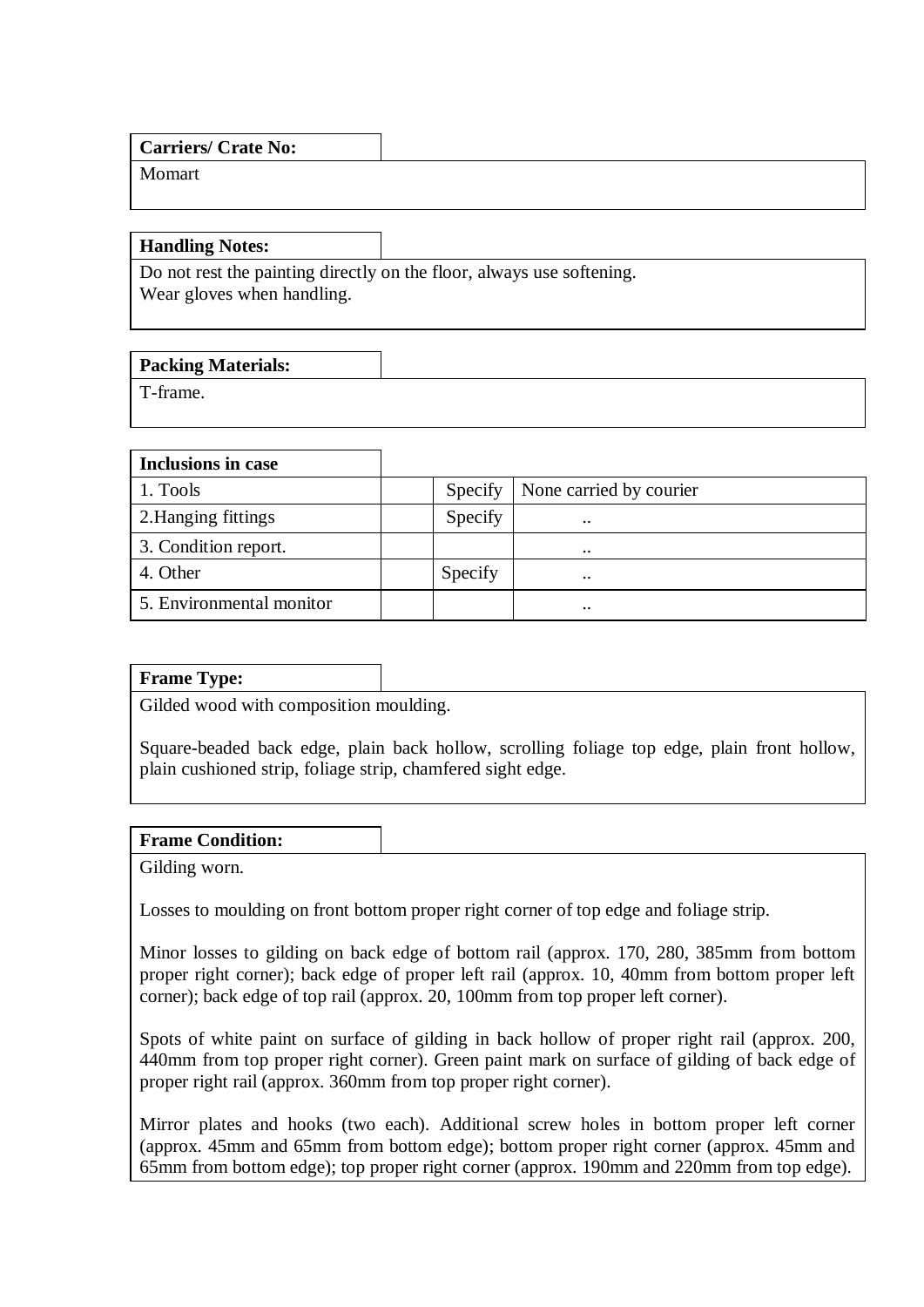**Stretcher:**

One of two top proper right stretcher pegs missing.

**Support:**

Patch on reverse of canvas in top proper right corner (approx 150mm from top edge of canvas, 70mm from proper right edge of canvas. 50mm x 50mm).

Previous repair on reverse of canvas in top proper left corner (approx. 60mm from top of canvas, 90mm from proper left edge of canvas).

Canvas marked/stained in areas along bottom edge and in top proper left corner.

**Paint Layer:**

Paint layer stable.

Minor losses to paint surface in top edge proper right corner (approx. 20mm from top of canvas, 25mm from proper right edge of canvas); bottom proper right corner (approx. 35mm from proper right edge of canvas, 25mm from bottom edge of canvas); bottom proper left corner (approx. 70mm from proper left edge of canvas, 30mm from bottom edge of canvas).

Paint surface cupped across all areas of canvas. Slight buckling especially top proper right, and bottom proper right.

| Glazing:         |  |
|------------------|--|
| 1. Glass         |  |
| 2. Perspex       |  |
| 3. Unglazed      |  |
| 4. UV Corrected. |  |

### **Conservation requirements:**

Should not be displayed in the vicinity of a heating source. **Light levels**: Maximum 200 lux.

**UV**: Maximum 75W/lumen. **Temp<sup>o</sup>C** :  $20^{\circ}$ C +/- 1<sup>o</sup>C

**Relative Humidity** : 50% +/- 5%

### **Hanging requirements:**

No fittings on the rear of the work should be removed or re-sited without the permission of the courier.

No holes should be made or new hanging equipment fitted without the permission of the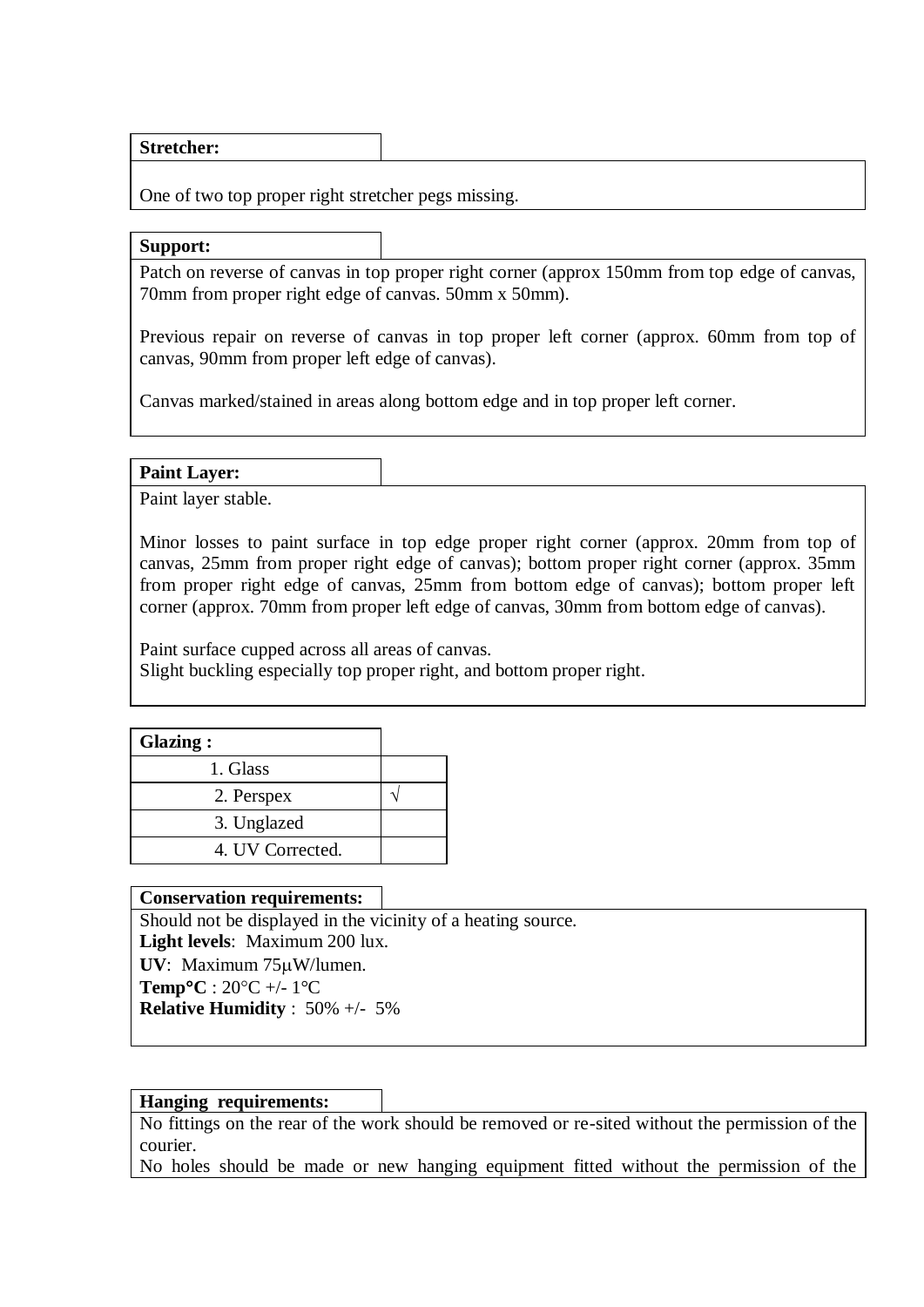courier.

| <b>Hanging Notes:</b>                         |  |
|-----------------------------------------------|--|
| To be completed by Courier                    |  |
| 1. Ipswich Museum fittings used               |  |
| 2. Mirror Plates old holes                    |  |
| 3. Mirror Plates new holes                    |  |
| 4. Strap Hangars old holes                    |  |
| 5. Strap Hangars new holes                    |  |
| 6. Other-Specify                              |  |
| 7. Fittings removed and returned with Courier |  |
| 8. Fittings removed and stored in case        |  |

## **Courier Installation Notes**

Two mirror plates and two hooks already exist.

The loaning institution has asked for 4 mirror plates to comply with Government indemnity. Consequently the 2 hooks were removed, labelled, and kept in the lab.

The two mirror plates existing were resisted to the top of work and two extra added at the base.

The work is not quite flush with the wall so blocks were added beneath the plates to raise it slightly.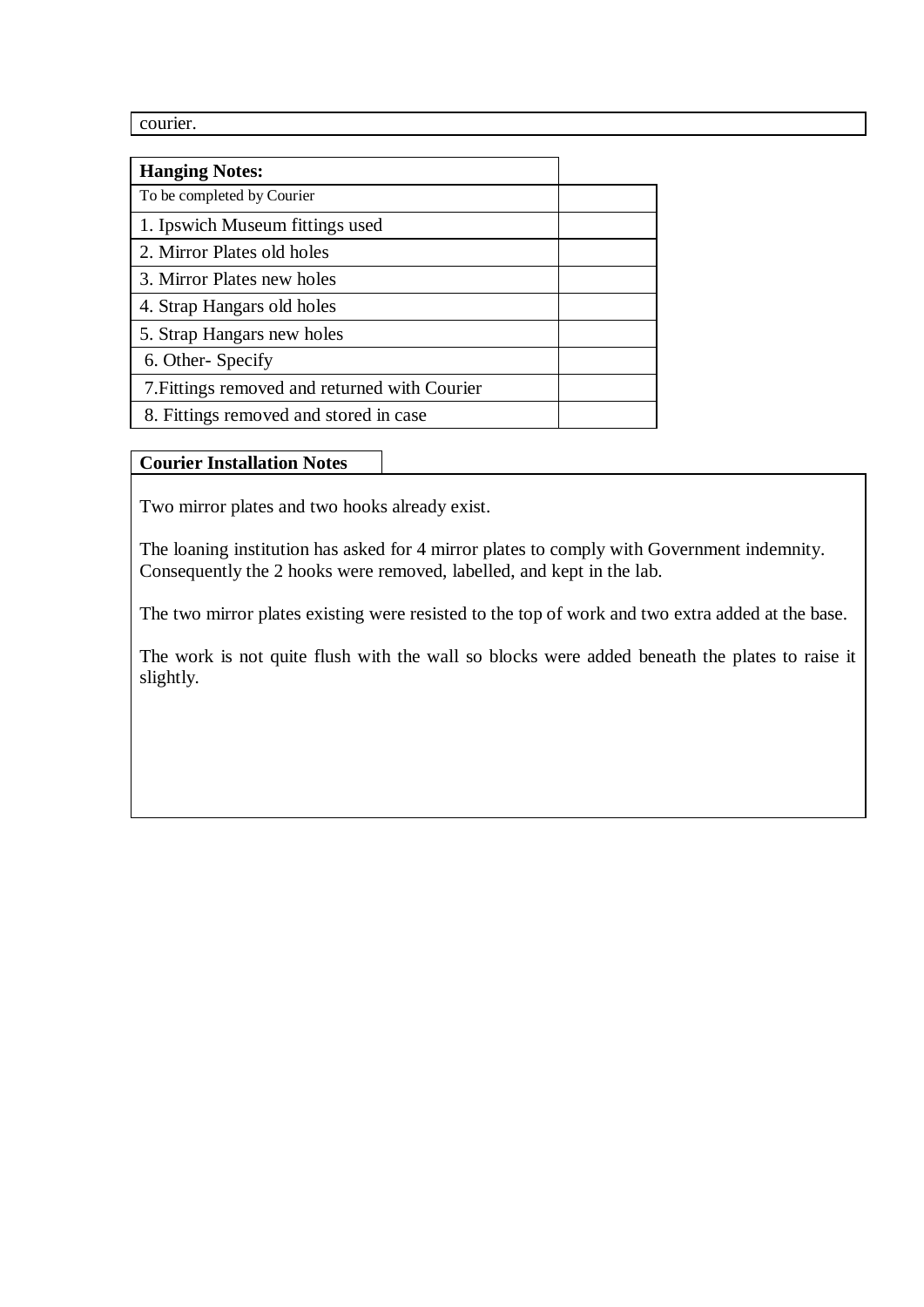# On Arrival

| Signed for Ipswich:               | Date: |
|-----------------------------------|-------|
|                                   |       |
| Signed for borrowing Institution: | Date  |
|                                   |       |
|                                   |       |
| On Return                         |       |
| Signed for Ipswich:               | Date: |
|                                   |       |
|                                   |       |

Signed for borrowing Institution: Date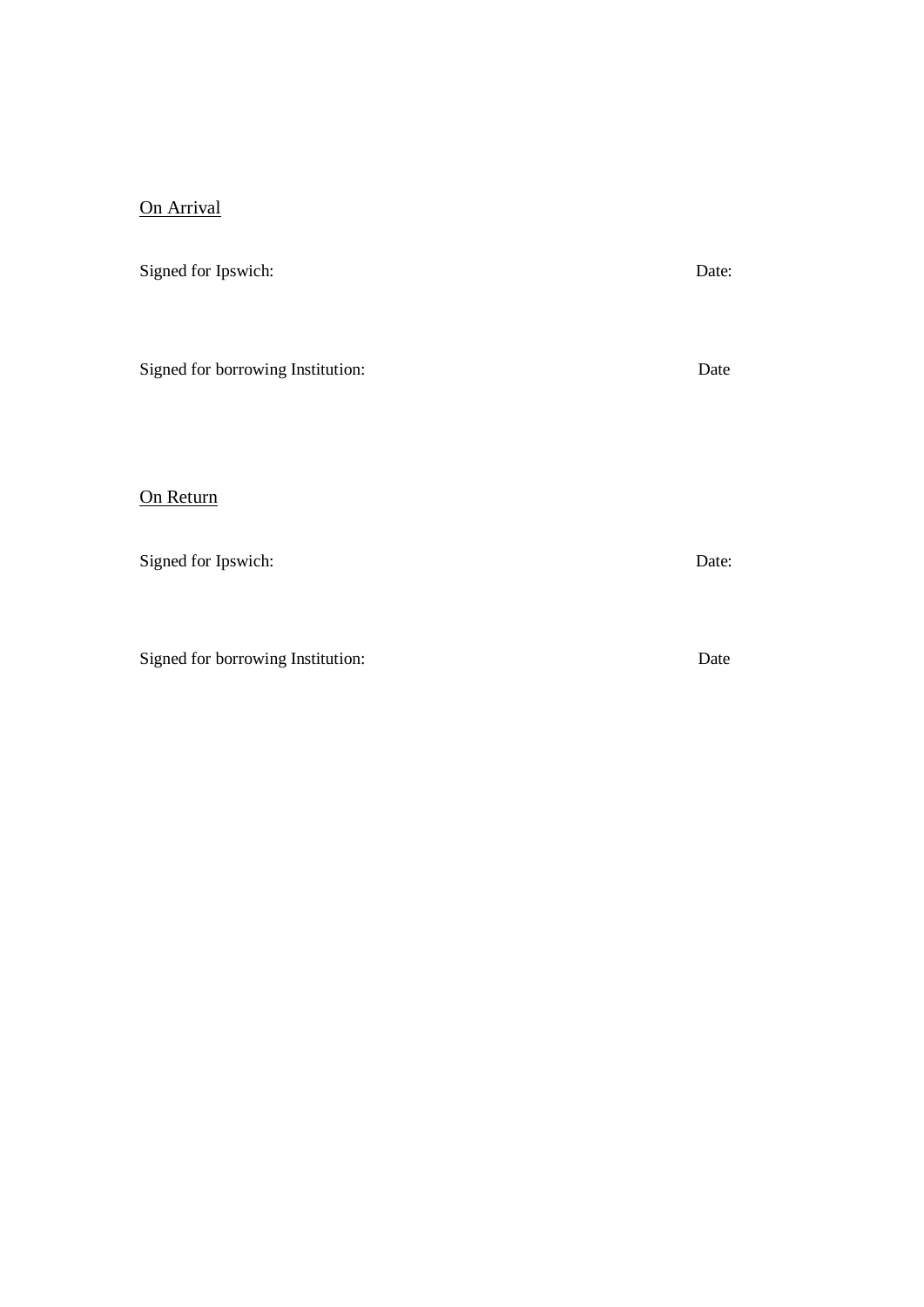

Losses to moulding on top edge and foliage strip, bottom proper right corner.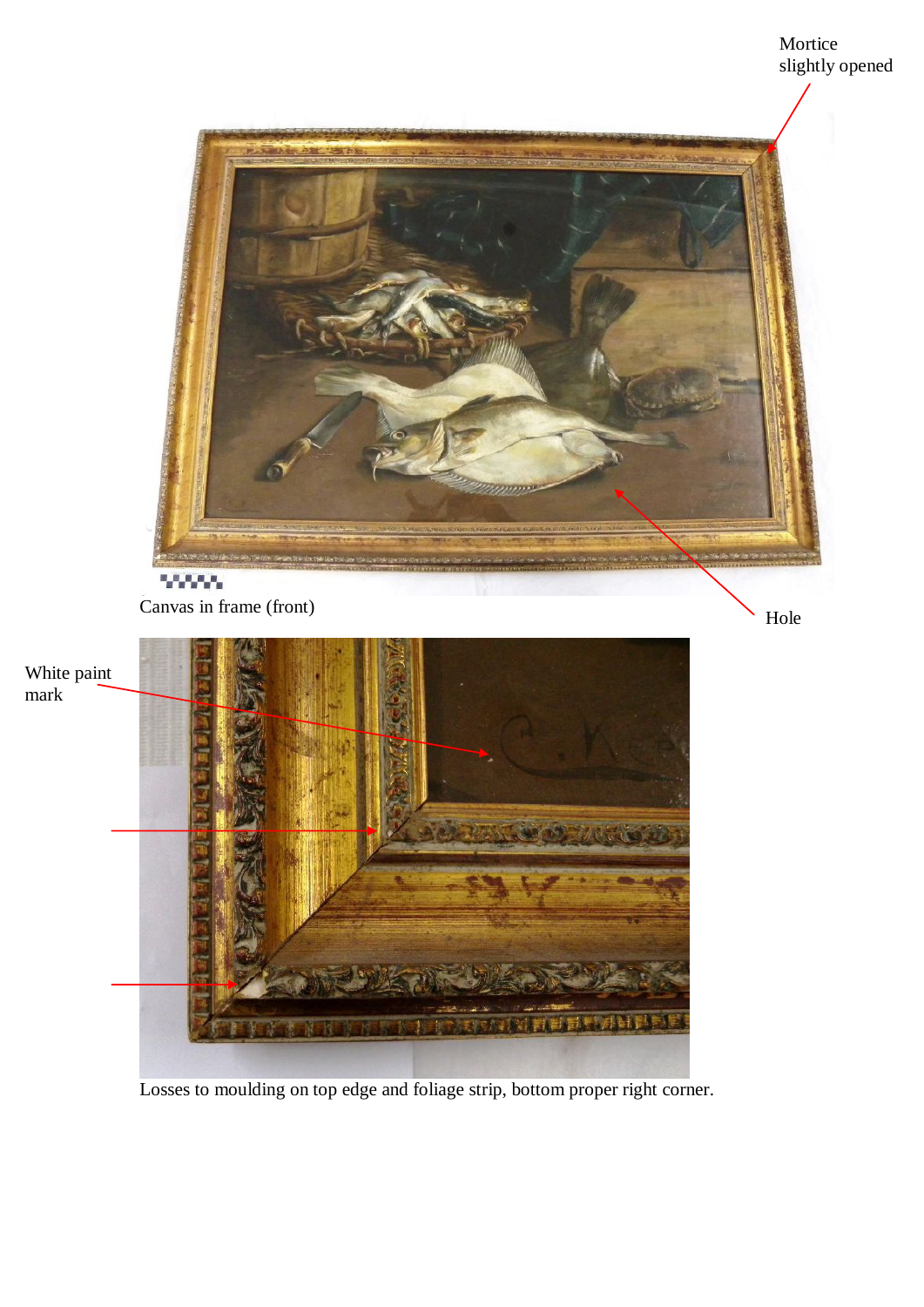

Losses to gilding on back edge of bottom rail.



Losses to gilding on back edge of proper left rail.



Losses to gilding on back edge of top rail.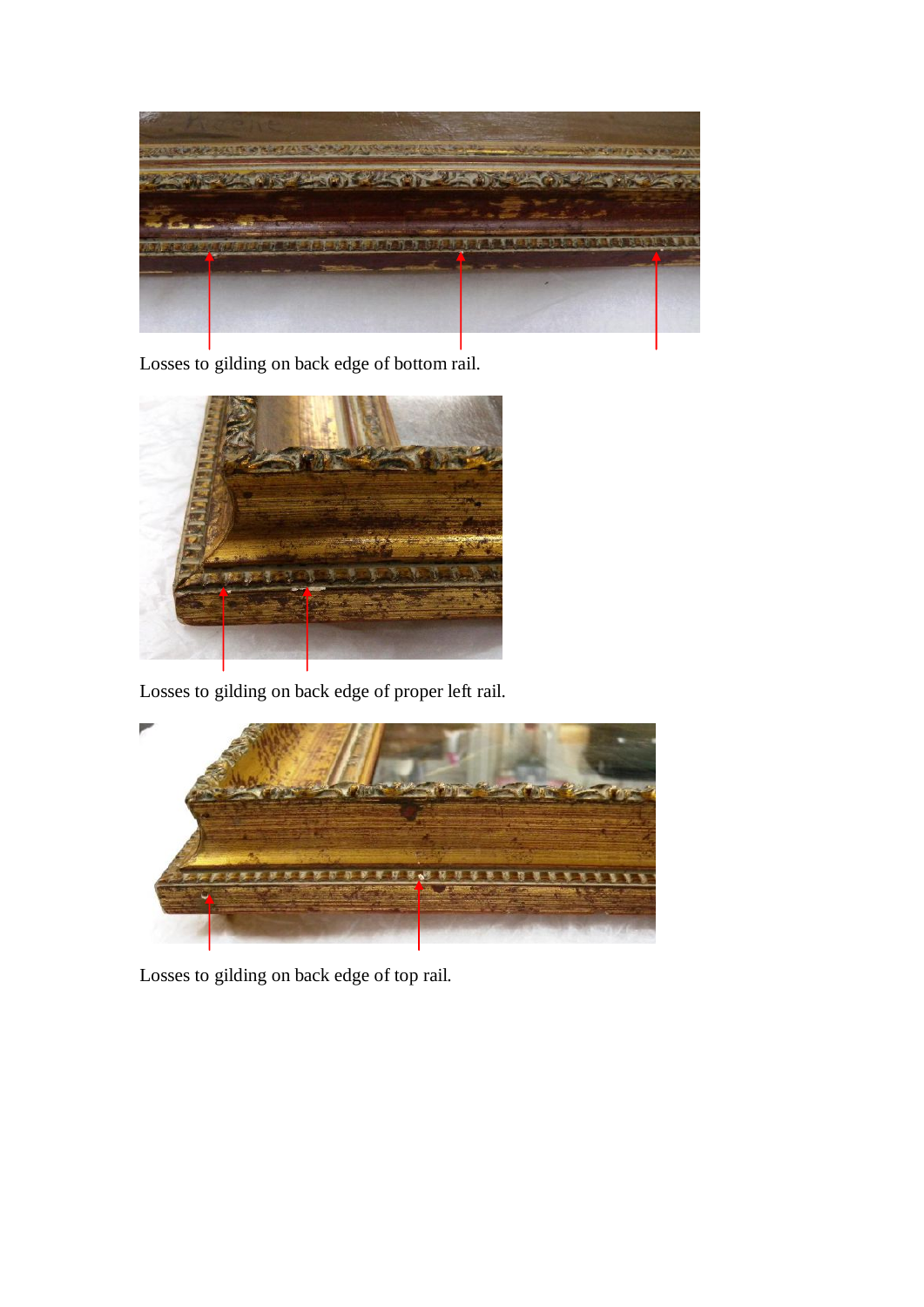

Spots of white and green paint on proper right rail.



Canvas in frame (reverse) showing Melinex backing, sealed with picture tape.



Patch on reverse of canvas, top proper right corner.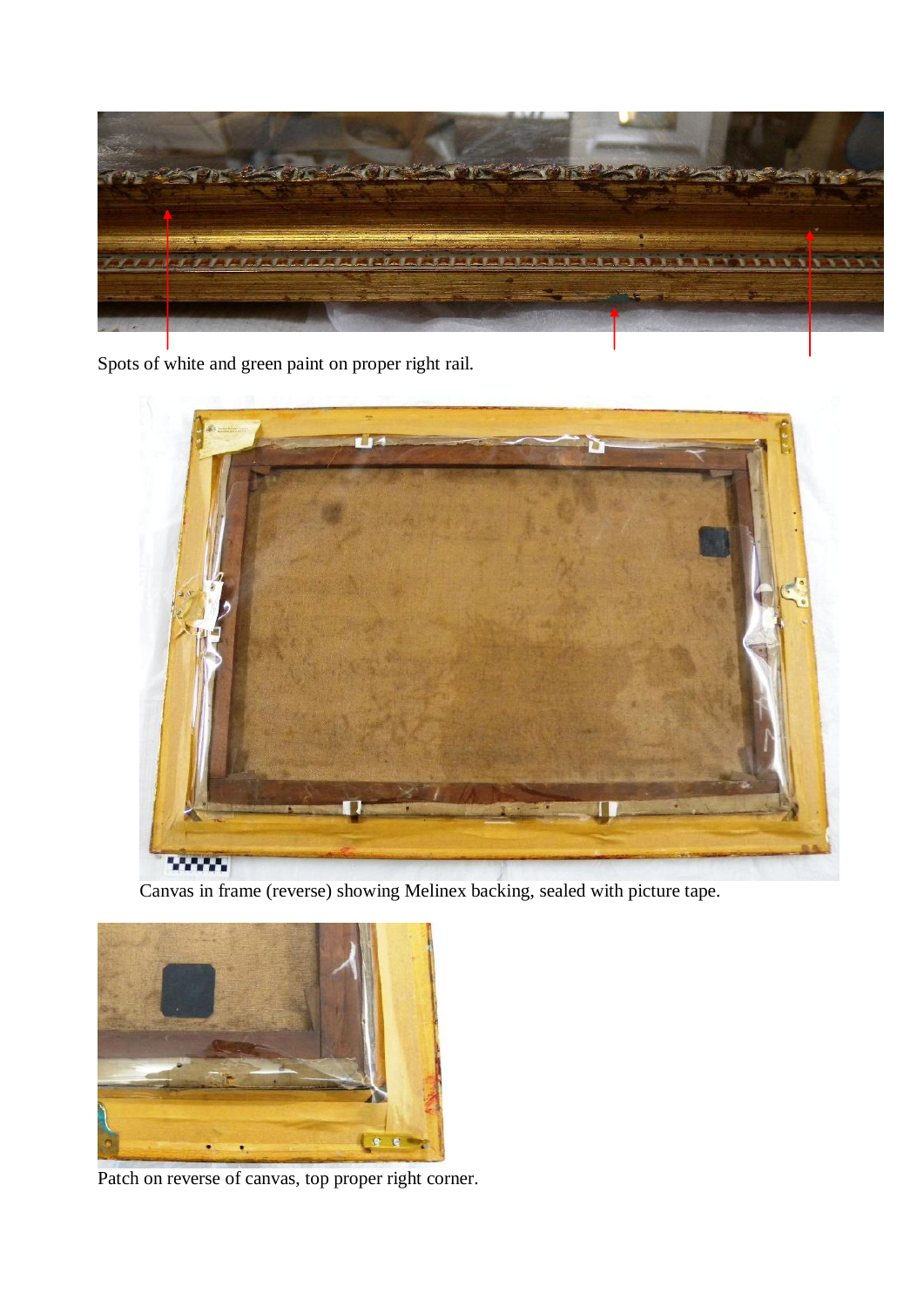

Previous repair on reverse of canvas, top proper left corner.



Mark on reverse of canvas, top proper left corner.



Mark(s) on reverse of canvas, centre bottom edge.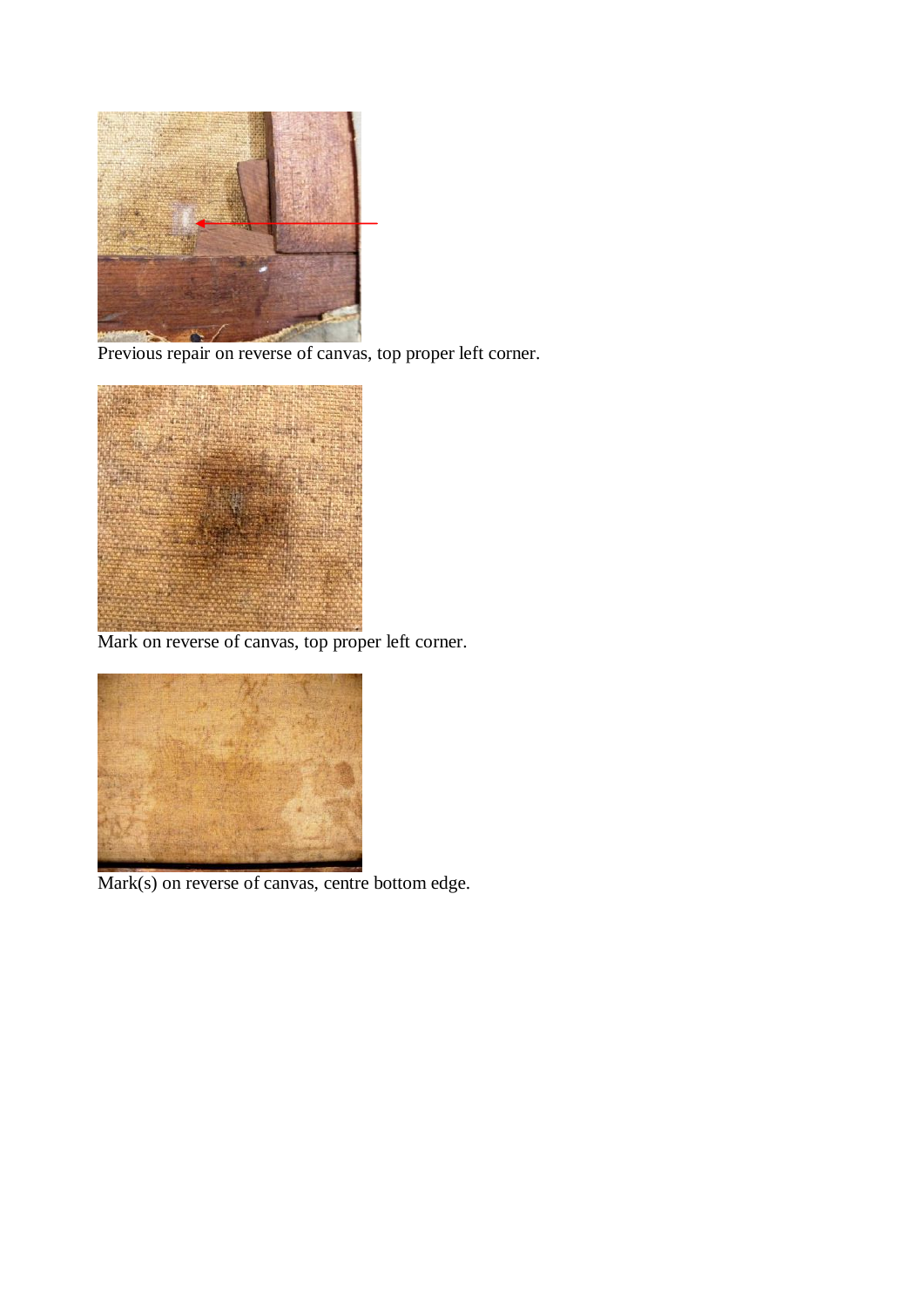

Detail of cupped surface of paint layer.



Loss in paint layer, top proper right corner.



Loss in paint layer, bottom proper right corner. White paint mark